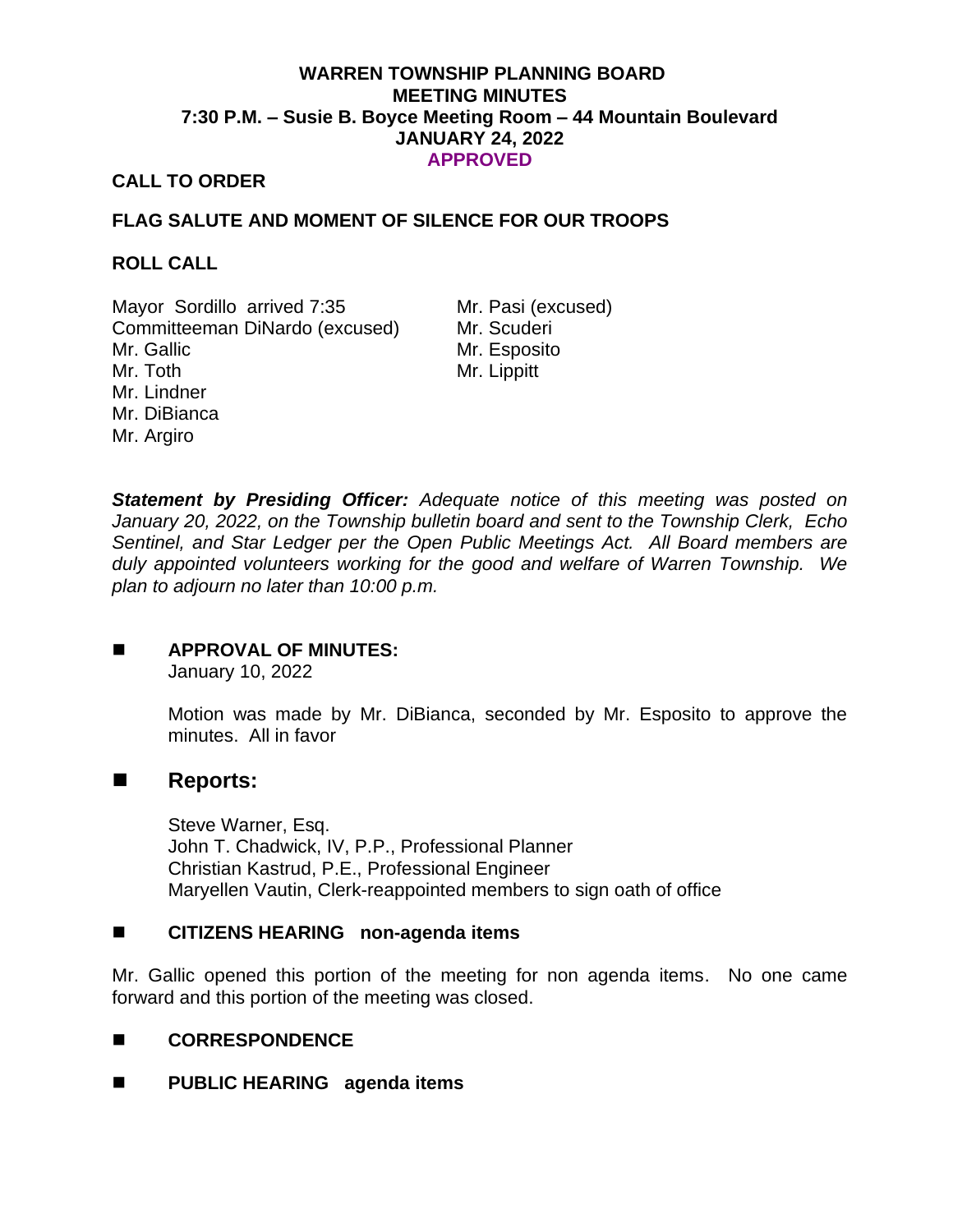Mr. Gallic discussed the start of a plan for the Warren downtown area. First the Master Plan will be done this year (redone). They will also take a good look at the downtown area and see what changes could be made and what they would like in 10 to 20 years to give some guidance. All members of the board were interested in participating. It must be four members or less in different subcommittees. One committee would be a group working with the stakeholders, the land holders to gain input from them. Another would be a traffic plan for the area and maybe street layouts. Another would be streetscapes, landscapes, and architecture. So there will be three committees for this projec. The board members are requested to let Mr. Gallic know what committee they would like to participate with. Mr. Gallic would like to work on it and get input into the Master Plan this year.

Mr. Chadwick said that the use and zoning will need to be considered for the town center. The committees will report to the Planning Board and ultimately it will all be public.

# **PB20-03 K. Hovnanian North Jersey Acquisitions, LLC** Block 208 lots 4 & 10 The Hills at Warren Preliminary and Final Site Plan

Mr.Mike O'Grodnick, the applicant's attorney, came forward and the application is for a planned residential with affordable housing development. There are 192 for sale dwelling units, which include 48 units (25%) for affordable housing. The property is located in the AH-1 zone district. It is in the township affordable housing plan. The Superior Court granted final judgement of compliance and continued immunity was issued on September 26, 2019. The project consists of 15 buildings and is to be constructed in three phases as the buildings get sold. The property is 26.47 acres in the area of Hillcrest Road (County Route 531) to the west, existing residential homes to the east, Emerson Drive to the north, and Route 78 to the south. The existing site is largely vacant with grass fields and wooded areas. There are a few residential structures and out buildings which will be removed. There are wetlands in the southern portion of the property adjacent to Route 78. The property slopes down to the wetland areas and Route 78. The majority of the site is located in Warren Township at block 208 lots 4 and 10, and there is a small portion located in Berkeley Heights at block 2704 lot 3. No disturbances or improvement will be in the Berkeley Heights portion. It is wooded and will be a buffer. All Warren lots will be merged.

The market rate townhomes will consist of 72 2 BR homes, 72 3BR homes, each with a driveway and a garage. Affordable homes include 32 2BR and 16 3BR units, and will have surface lots for parking. In addition to the residential buildings, this application also proposes major infrastructure improvements including roadways, sidewalks, stormwater, signage, sanitary sewer, tot lot, exercise equipment, pump station, extensive buffering and 129 parking spaces. The applicant intends to use private recycling and trash hauling. There are a couple of bulk variances, one is for patios within the 50 ft perimeter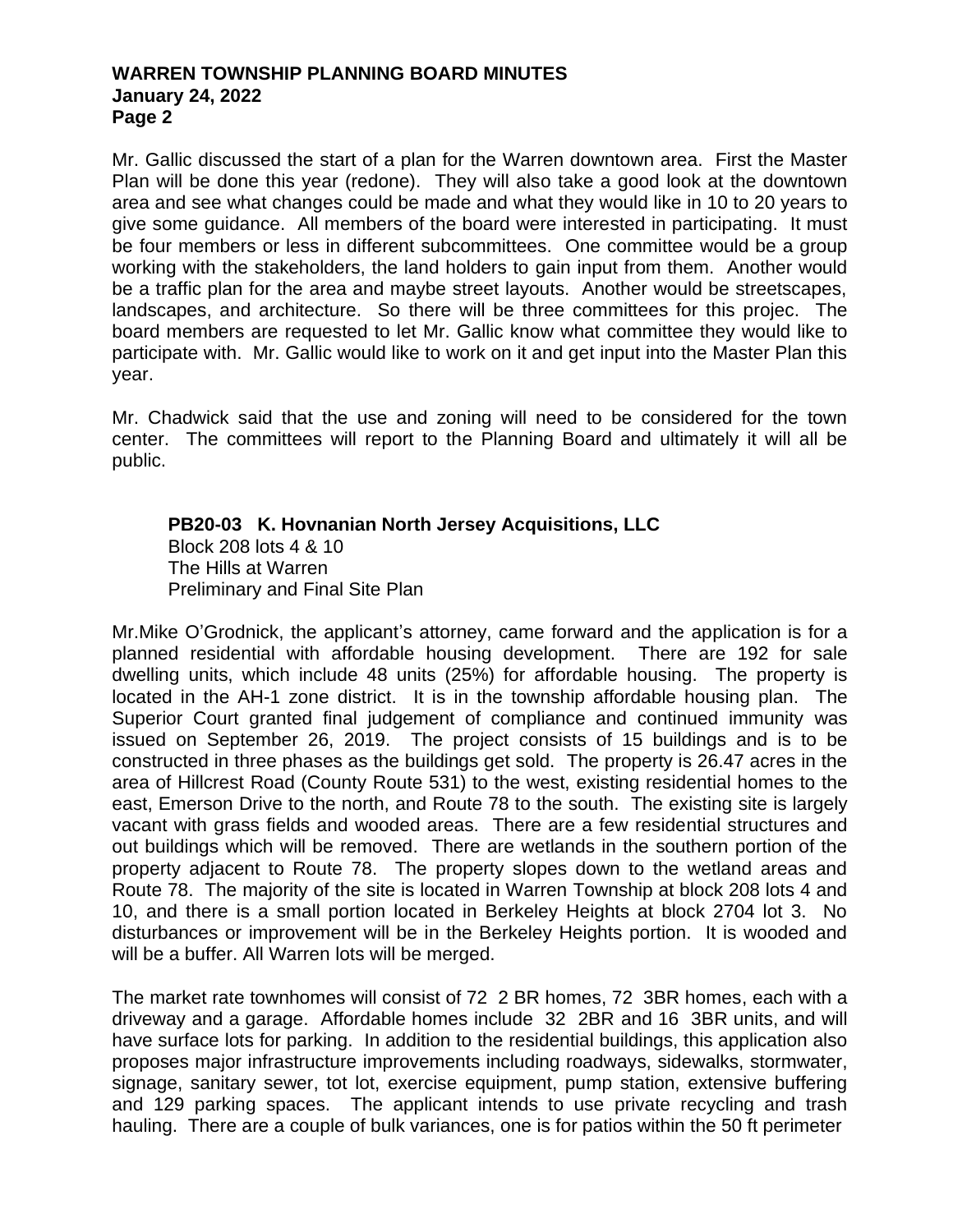of the buffer setback, another for parking area near building one within the 50 ft perimeter of the buffer setback, and the sewer pump station within the 50 ft perimeter buffer setback. Notice has been served.

Mr. Peter Ciliberto, is the civil engineer, Mr. Karl Penke is the traffic engineer for the applicant, and Andrea Hopkins is the landscape architect. And Joe Lipanovski is the architect, and Art Bernard is the professional planner for the applicant. Mr. John Caniglia on behalf of the applicant was also present for any operational questions.

Mr. Steve Warner, the planning board attorney, said the notice content was sufficient and timely served (January 7 certified mail and publication).

The applicant's were all sworn in for the applicant as well as the township professional, Mr. Christian Kastrud, Township Engineer, and Mr. John T. Chadwick, IV, Township Planner.

Mr. Gallic, board chairman, went over the procedures. Each applicant professional will give testimony, and then questions can be asked by the public for the testimony just given before going on to another professional. At the end of all the testimony comments, questions, and opinions can be heard. Public is invited to go up to the exhibits to see what the testimony concerns.

Mr. Ciliberti came forward and gave his credentials and was accepted. Exhibit A-1 was brought in and is the aerial view of the existing conditions of the site. He went over the development area, by Emerson Road and Hillcrest Road. There is a small piece of land in Berkeley Heights, block 2704, lot 3. It is not proposed to do any improvements to the Berkeley Heights property other than landscaping to buffer. The area is approximately 25 to 26 acres, but only 12.5 acres will be developed. The area is residential. There are some wooded areas in the southern section. There are some structures that will be removed. The wetlands are located in the southern end of the property adjacent to Route 78. The site generally slopes from Emerson Lane down to the wetlands. There is a culvert that crosses underneath the Route 78 exit ramp. The site is relatively flat, with most slopes less than 15%.

Exhibit A-2, is an illustrative site plan, dated December 6, 2021. There are 192 stacked houses proposed. There are 48 of those (25%) for low to moderate income housing. They are the first three buildings. The market housing will be 72 2BR homes and 72 3 BR homes, each with a driveway and a garage. Surface parking is also provided around the development for visitor parking. There are 16 units without a driveway or a garage. Those 16 units are provided with on street parking.

Mr. Gallic mentioned the clumping/grouping of affordable housing in one spot is not desirable. Mayor Sordillo mentioned the parking and he is living in Town Center Drive which is similar housing. If there is a party all parking spots are taken. There will be a lot of families and social gatherings and he feels it will be an issue. Where will the overflow parking go?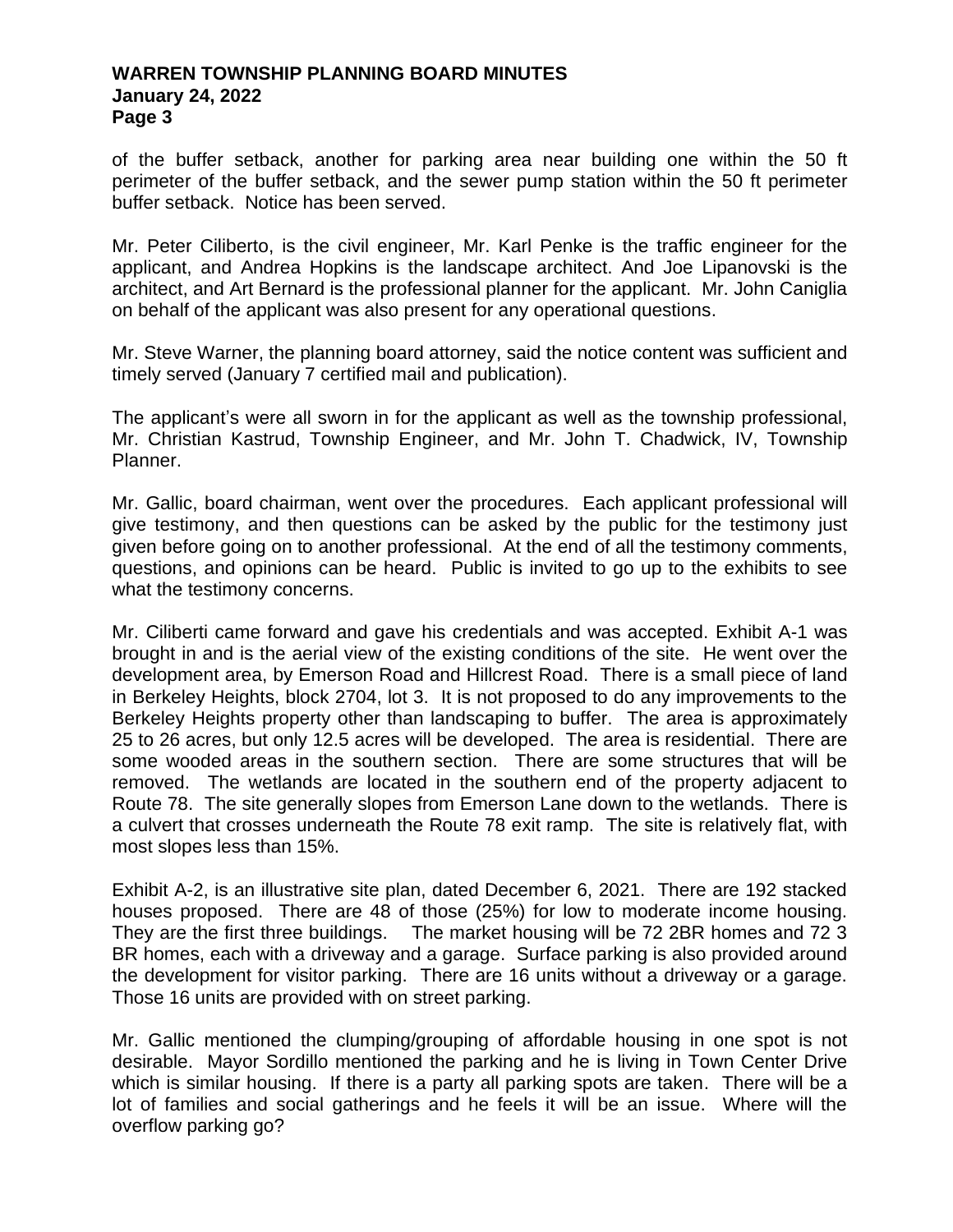Mr. Ciliberto went over the tot lot playground location in the southern end of the development. There are two fitness areas just north of the main access road. The site is zoned AH-1, affordable housing. Three patios of Building one (first building off Hillcrest Road) are within the 50 ft setback. The parking area for the affordables down at the southern corner of the site has some parking within 50 ft. setback. The pump station on the other side of the access road has a 14 ft intrusion into the setback buffer (mainly fencing). The wetlands LOI received from NJDEP are more extensive than they were with the earlier concept plan.

Exhibit A-3 was introduced, and is a wetlands comparison plan, dated January 14, 2022. It shows the difference in the wetlands from the concept plan with the old LOI compared to the new LOI. It tightened up the area that could be disturbed. The buffer averaging plan has been approved by NJDEP. The only other DEP permit needed is for sewer. The wetlands are around 12 acres. The agreement required that Berkeley Heights property would not be disturbed.

Mr. Ciliberto went over the access to the site with two access points, one at Hillcrest Road and there has been some discussion with Somerset County and they are requiring a right in, right out at Hillcrest, so the site plan will be modified. The second access is at Emerson Lane, right across from Northridge Way with stop control. There was discussion on the internal roads with some loops and some dead ends. The roads meet RSIS standards, 24 foot wide. Most of the roadways have a four foot sidewalk, some of six feet. Some will have sidewalks on one side, the main access road, the access road off Emerson Lane, and a small section of road in front of Building 10.

There will be street lighting for the sidewalks. There are service walks that connect the units to the main sidewalks, and there will be handicap access provided and curb ramps at intersections, parking, and elsewhere as necessary.

The parking meets the RSIS standards. There is a half a stall per unit for visitor spaces. The parking requirement is 125 parking stalls (beside the driveways and garages) and they have provided 129 parking stalls. They meet the handicap stall requirements.

There will be a condominium association and condo form of ownership. And they will be registered with DCA, and there will be a master deed per Mr. Caniglia . Mr. Caniglia had been sworn in earlier and the business address he has is 110 Fieldcrest Avenue, Edison, NJ. There is some on street parking for visitors. Mr. DiBianca asked if stalls for the affordable units were assigned. They are not.

Mr. Lindner asked about the elevation and he doesn't see the parking on it. Mr. Ciliberto said it won't be in front of the buildings. The parking near the affordable buildings are for the buildings but also overflow parking could go in that area.

Mayor Sordillo spoke about some Homeowner Associations banning electric vehicles from being charged in garages. This development may also do that, then what happens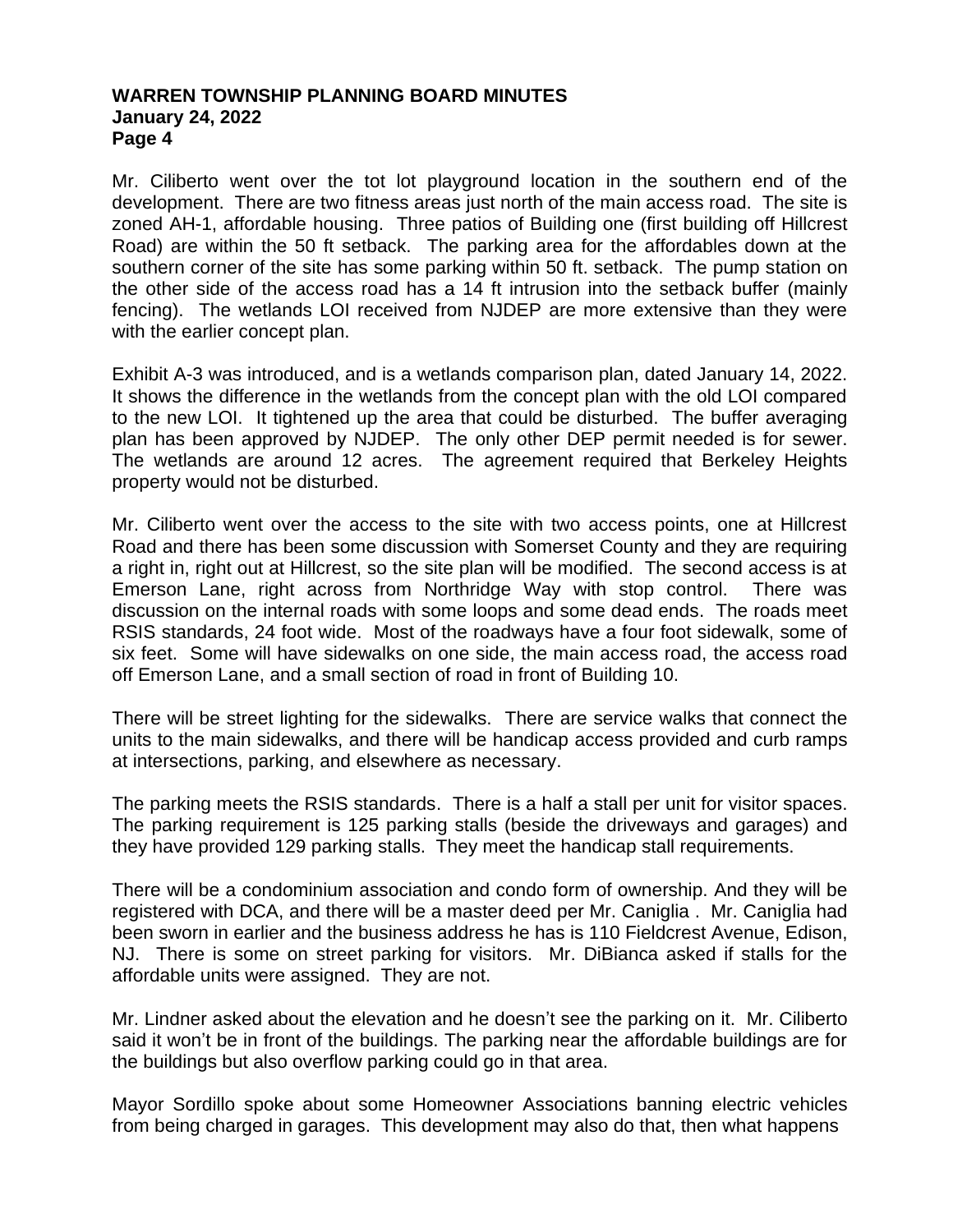then? Mr. Ciliberto brought up the New Jersey law that requires condominium associations to accommodate a homeowner that wants to add a charging station. All the units in the proposed development can have a wall hung unit if they have a garage. There is another New Jersey statute that requires that in any development of 25 or more units, a charging station has to be offered to a homeowner as an option at the owners costs. That is included in K. Hovnanian;s contracts. Their policy is to offer a wall unit in the garage. Mayor Sordillo believes these laws will be changed and he is concerned for the safety of residents. New Jersey is behind in this area.

All the buildings will have fire suppression systems, but Mr. Ciliberto did not know if these would be in the garages. Mayor Sordillo stated that the lines for garages have to be separate lines.

Mr. Lindner asked if the townhouses were limited to two vehicles. Mr. Ciliberto said all homeowners are limited to two vehicles. That will be a restriction that is in the master deed. Mr. Lindner feels it is not practicable with families with driving age children.

Mr. Argiro asked why, for the sixteen units without garages, that at least one assigned spot isn't designated. There was further discussion on parking. There is no overflow spaces. K. Hovnanian uses the RSIS standards.

Mr. DiBianca brought up the fact that if the affordable housing was mixed in with the market units the parking would be different. The Town Center development has the units mixed in and he feels it is better. He suggested looking at mixing in the units and rearranging parking.

Mr. Ciliberto went over trash and recycling. Trash and recyclables will be stored in the garage for homes with them. All market rate townhomes and 34 of the affordables also have garages. There will be curbside pickup for both. The sixteen units of affordable without garages are provided with a dumpster that is located at the end of the road (southwest section of the site, between buildings 1 and 2). A private hauler will be retained by the HOA. They anticipate twice weekly pick up.

Development of the site will require some modification to the topography. Given the existing topography. The initial estimate of earthwork is that approximately 47,000 cu yards of material will need to be imported. The driving force for this is catch basins and seasonal high water. Retaining walls have been used to minimize disturbance to existing wooded area and reducing amount of earth work at the site.

The site plan is broken down into three phases, or sequences of construction. It will be begin with the construction of the access road off of Emerson Lane and will include building six (model), some part of the main access drive, and a sales trailer and construction trailer that are indicated where building 12 is. There will be a plot plan for both the sales and construction trailer for submission to the building department.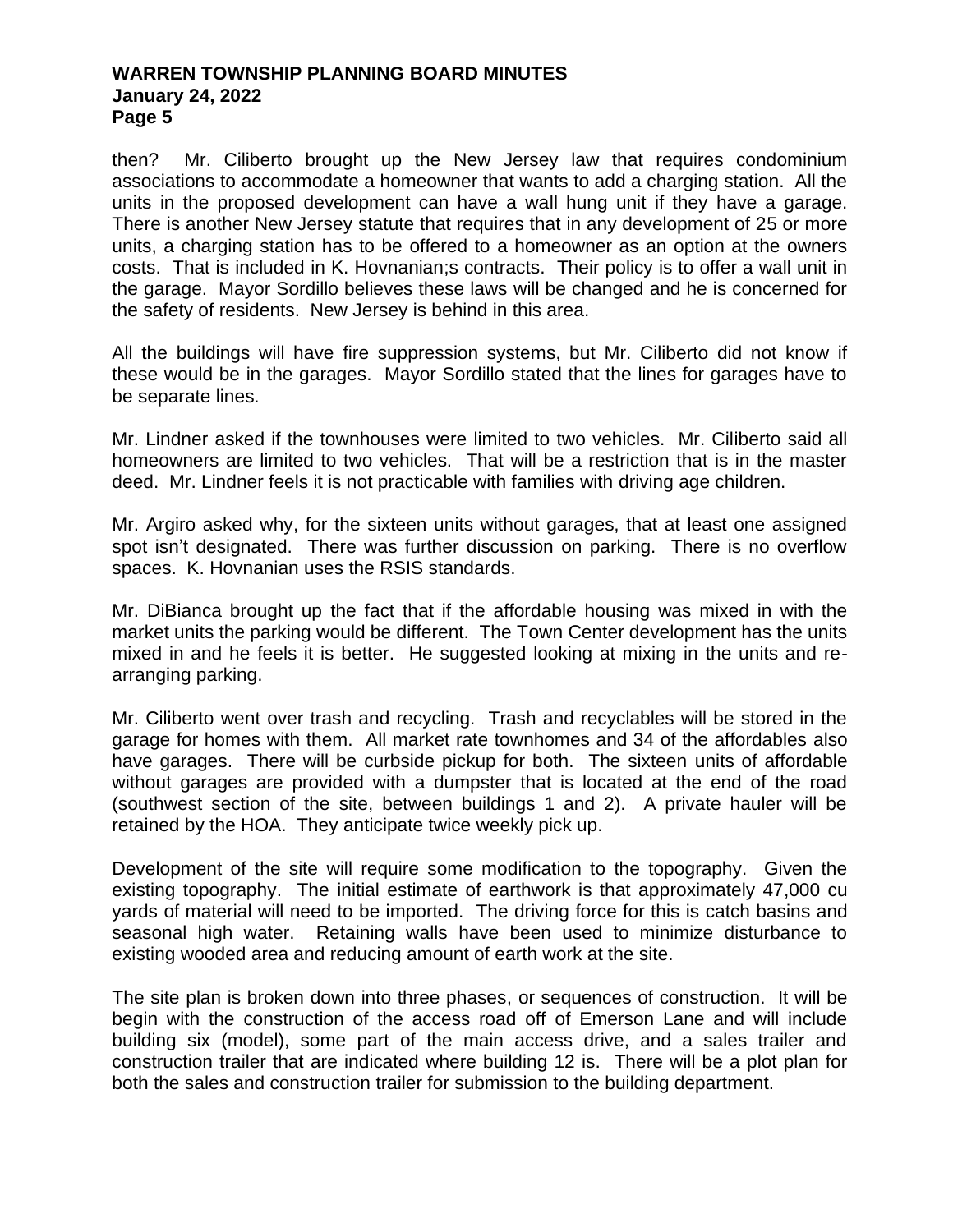The applicant would like to start construction on the model building and got a TCO prior to installation of utilities but a final C/O will not be received until all utilities are installed.

Construction would then move to the western side of the site near Hillcrest Road. Buildings one, two, three, four, five, seven, and eight. This would include the roads and all the utilities for those buildings. Finally, the remainder of the site towards Berkeley Heights, including two roads, and buildings nine, ten, eleven, twelve, thirteen, fourteen.

Mr. Warner asked if the affordable housing will be built in accordance with the UHAC requirements. Mr. Chadwick said there is no petition to modify the agreement and the formula will not be modified. The applicant agrees.

Mr. Chadwick noted that the township will permit the building of foundations on the site but beyond that requires road improvements (absent the final surface course) and water, and sewer.

Mr. Chadwick spoke about the sidewalks and onsite recreation activities with possible pathways inside the complex. Mr. Ciliberto spoke about the fitness areas but they did not add any pathways. Mr. Chadwick asked if they had explored it. Mr. Ciliberto feels it is difficulty with the grade to get paths in the wetland areas that are open due to retaining walls. Mr. Chadwick feels a pathway along the wetlands or in the buffer area could be accomplished.

Mr. Kastrud suggested that they look at different scenarios with ramps possibly to get down.

Mr. Ciliberto said the site was designed to comply with the tree removal/replacement ordinance, which requires 1 tree for every 1600SF of wooded area being disturbed not including the area of building coverage. Ninety trees were required to be replanted and the landscaping plan shows about 370 trees of various species being planted on site.

The site will comply with all the requirements of RSIS, except for the one diminimus exception for sidewalk on both sides.

For stormwater management they propose one detention basin in the center of the site and adjacent to the wetlands and is designed to handle the attenuation of peak flows and water quality according to NJDEP requirements. The discharge in the basin is directed to a small ditch located within the wetlands. This goes west, southwest to an existing culvert crossing Route 78 under the ramp.

Mr. Toth asked how many gallons the detention basin holds. Mr. Ciliberto said it is not normally in terms of gallons. Mayor Sordillo asked if the basin will get all water from this site and no runoff will go on any other directions on any adjacent property.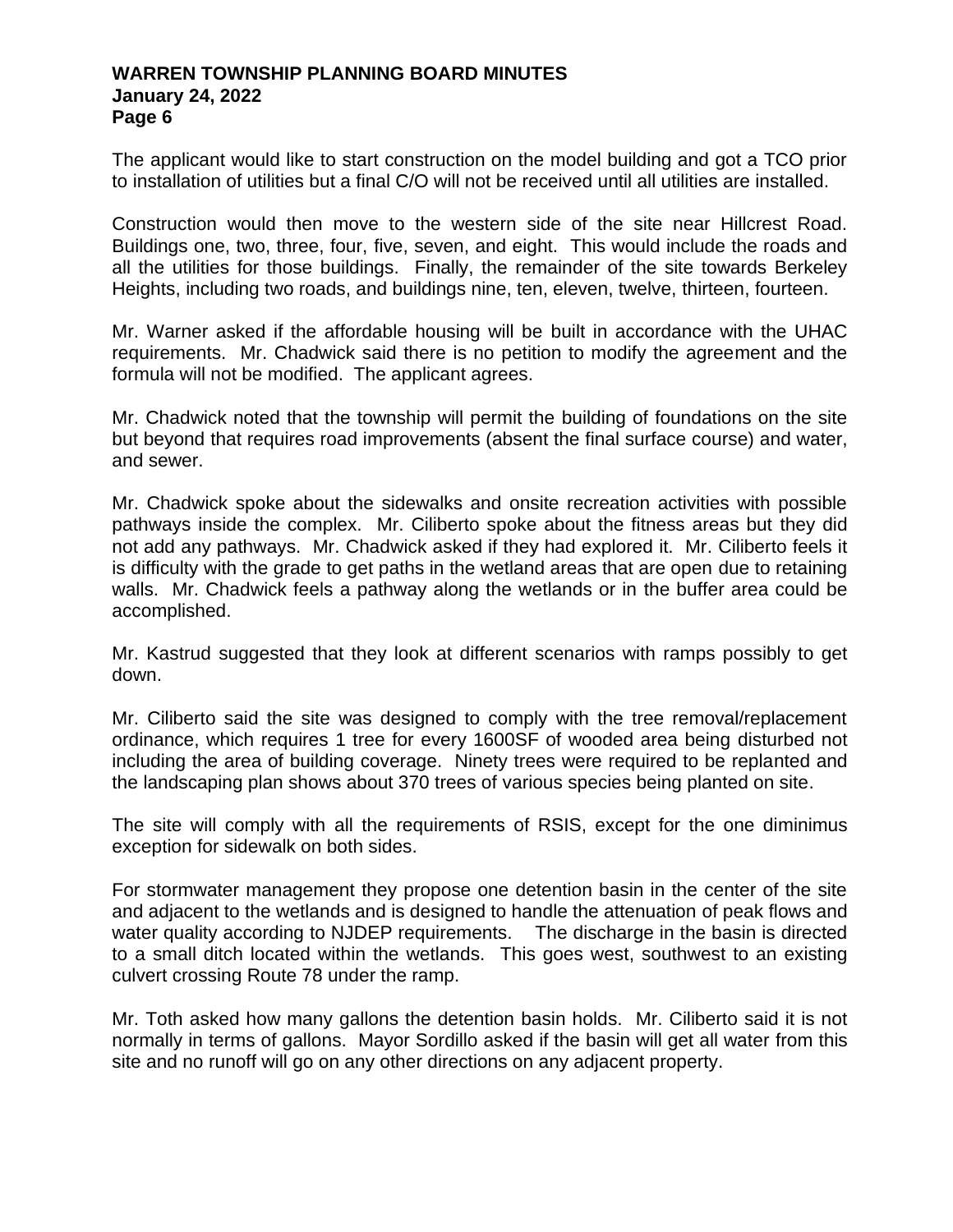Mr. Ciliberto said there is no recharge requirement for this site. All the runoff will be directed to that ditch and that is where the site currently drains to. This meets the requirements of NJDEP for attenuation and water quality.

Mayor Sordillo feels many sites flood and they also meet all the requirements. His experience is that many sites have issues and flooding even though it is designed to code, but it is not designed to worst case scenarios. Mr. Ciliberto said that the stormwater design in this development is designed to carry the 100-year storm. The basin has the capability of holding the 100-year storm and releasing at a lower rate. Mayor Sordillo mentioned that the FEMA flood maps are way outdated. Mr. Ciliberto said that the site is at the headwaters of the ditch and the drainage basin.

There was discussion of the culvert on the west side of route 78. The retention basin could not handle a storm like Ida. If it would overflow it would go into an area that also acts like a detention basin as it flows through the culvert. The water goes further west after the culvert.

Mr. Ciliberto went back to Exhibit A-1 and showed the ditch running in the wetlands towards the 78 ramp and goes under the 78 ramp and then goes through the jug handle between the roads and he believes there is another culvert under Hillcrest Road, which comes out the western side.

Mr. Gallic called for a five minute break at 8:50. He called the meeting back into order at 8:55. Mr. Ciliberto talked about the three main aspects of water management; quantity control, quality control, and ground water recharge. The NJDEP requires that the flow from the site be reduced to less than 50% for the two year storm, 75% for the ten, and 80% for 100 year storm. The flows for the stormwater system meets the requirements. He spoke about the filters for quality control and they are inspected after storms and at least once a year, if they get filled they are pulled out and replaced. It is not electric. It is on the first initial flush of water (one inch and a quarter of rain in two hours) for a storm.

They are required to maintain the existing groundwater recharge at the site. However, NJDEP ground water recharge requirement does not apply to lands that do not have any existing recharge. It was found that the existing soils do not have any permeability.

Development of the site require land use permits for NJDEP, for a Flood Hazard Area individual permit, and a freshwater GP11 for the outfall for the detention basin, a GP6 for fill of an isolated wetland, a transition area waiver for a buffer averaging plan, and a water quality certificate, so the stormwater management plan for this site was reviewed and approved by NJDEP.

The site sewer will be serviced by the Warren Township sewerage authority and is collected on an onsite gravity sewer system that will direct flow to the onsite pump station. The Warren Township sewerage authority is working with Berkeley Heights to finalize to treat the sewerage for the development. Upon approval from Warren Township sewer authority, they will make an application to the Berkeley Heights sewer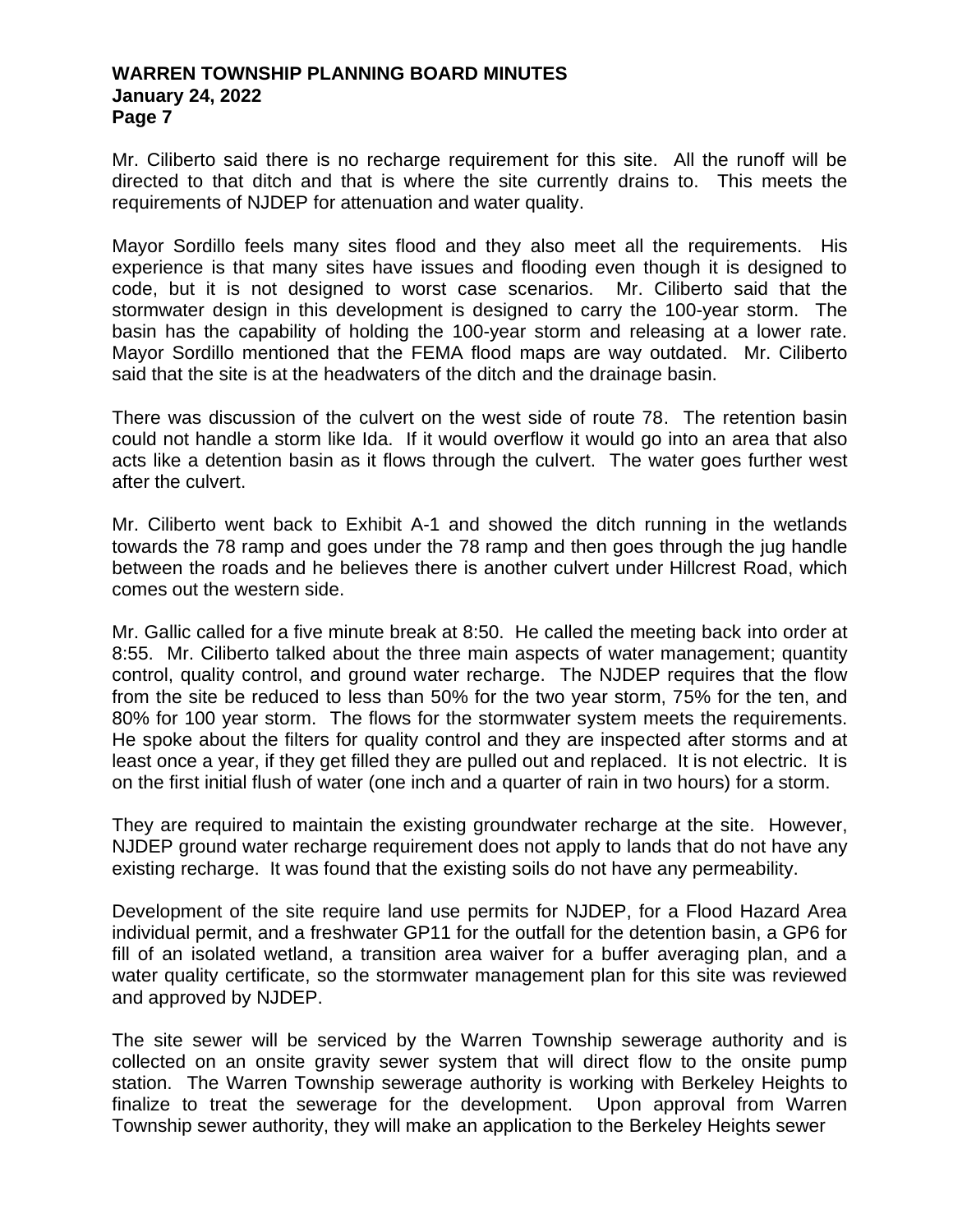treatment plant and then will make an application to NJDEP for the sewer extension permit.

Mr. Warner asked if they were aware of Berkeley Heights Mayor, with respect to holding off on making the determination with respect of the agreement with Berkeley Heights and Warren. They were not aware of it.

Mr. John Caniglia felt it was because someone was not available for that meeting and it will be on the agenda for second February council meeting. There is a preliminary approval from the Warren Authority.

Mr. Gallic brought up the fact that an applicant can come before the Planning Board and the board can grant approval conditional on other approvals. Water will be supplied by New Jersey American Water Company and consists of 8-inch pipe and will have two connections to existing mains. There will be a water connection in Bellewood Drive, and in addition a connection at Valley View way to the west, through Majors Road through the currently undeveloped property. They are working with NJAW. Electric will be JCP&L, gas is PSE&G, telephone is Verizon, cable is Cablevision.

There is an application in at Somerset County Planning Board, and there have been some comments. They want a right in and right out. They will require a certification from Somerset Union Soil Conservation District, NJDEP for sanitary sewer extension after approval from Berkeley Heights sewer, and they have the permits from NJDEP. There is an LOI dated June 22, 2020.

There are more comments from Somerset County Planning Board and requests.

Mr. DiBianca asked about the Warren Township Fire Chief report. The applicant will go over the Chief's comments with the Fire Chief. They have done the truck turning plan and they are able to get the fire truck in and out of the site. The trucks will have to back out of the dead ends. The Fire Chief requested 12 fire-hydrants, which Mr. Ciliberto feels is excessive. Maybe 7 or 8 would work. They hope to meet soon with the Chief.

Mayor Sordillo asked about the state noise ordinance because of Route 78. There is a group of Warren residents who petitioned the state DOT to put sound barriers in/by their neighborhoods. They refused because the homes were built after the highway. The ordinance is 50 dB and how will the applicant will deal with that. Is there extra sound material for construction. It is 50dB during the evening and 70dB during the day.

There was not a noise study done but there is a fair distance between Route 78 and actual buildings, 500 to 600 feet of wooded area. Mayor Sordillo asked if the town could require a noise study. Mr. Chadwick said they could develop the noise at the dwellings. The town asks if they can they meet the standards. Mr. Warner clarified that it is 50 dB at night and 65 dB during the day.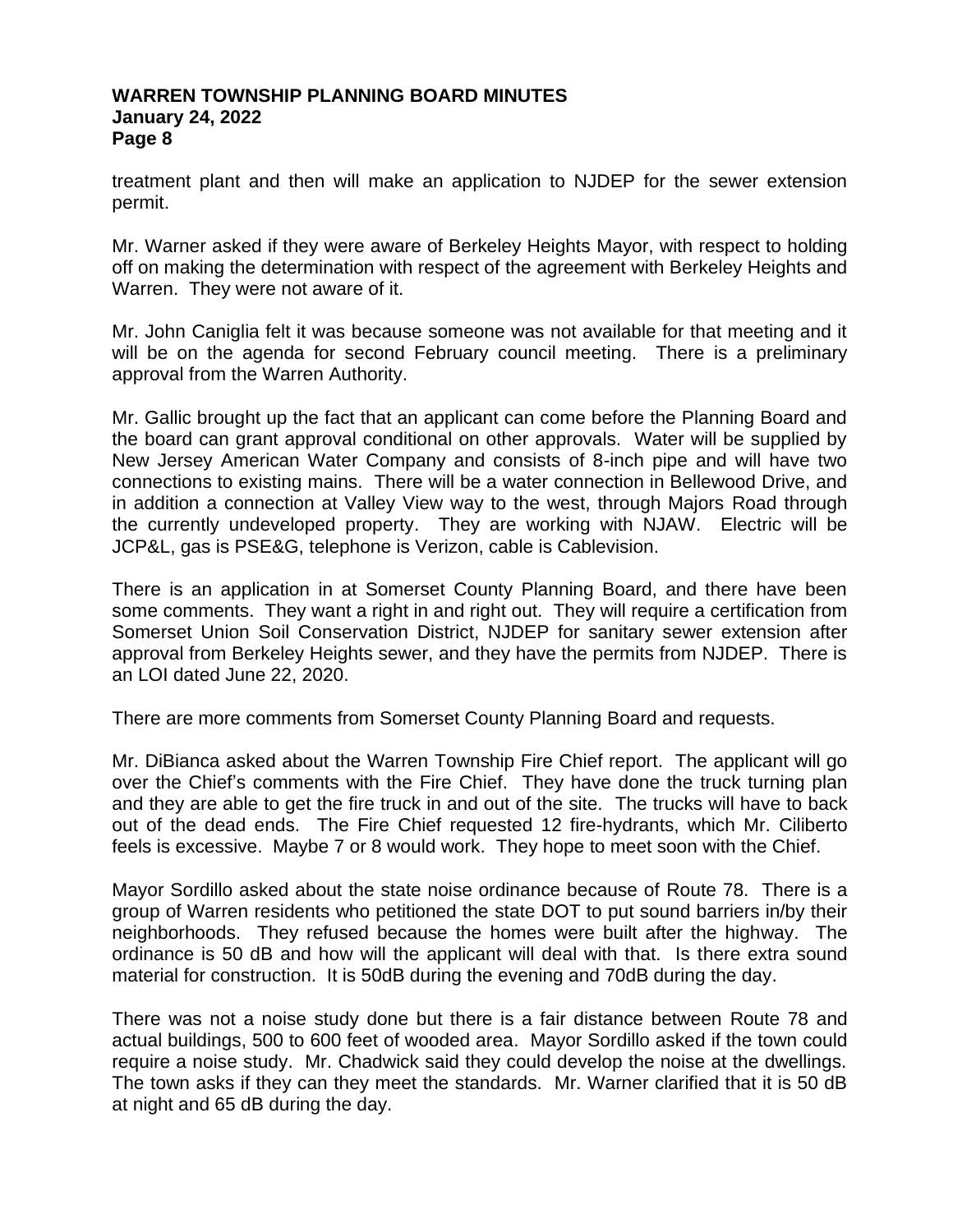Mr. Gallic asked if the town professionals had any questions. Mr. Chadwick asked if the pump station had any design details yet. The applicant said they did submit it. It is a wet well (which is all underground) and a generator that is above ground and only kicks in during emergency situations. They test it once a week also. Mr. Chadwick would like a drawing on the plans. Mr. Chadwick also said the applicant has agreed to explore possible walkways and pathways on the site. The DEP permits have been received and the applicant is working with American Water. The water will hook up to Bellewood Drive and it will come through vacant land. There is a water main in Valley View Road and NJAW wants the applicant to connect to that main and come down Majors Road and come through the currently undeveloped land to the southwest of the site. Mr. Gallic reminded everyone that the property will be developed and application has been filed with the Planning Board for that land. Mr. Chadwick asked if there was a plan B for water access. There is none that NJAW wanted. The applicant is working with the developer to work it out. It is the Premier site that is also in the affordable housing plan. Premier will also need the water connection. They are hoping for cost sharing for that line.

Mr. Kastrud went over his review letter of January 10, 2022. The permits for DEP should be put on the plans (permit numbers), and the utility plans showing the water main location. There is an eight inch line in Bellewood Acres that was brought through from Upper Warren Way. The phasing plan for this site shows a booster station in the upper northeast part of the proposed development. Mr. Ciliberto said that was on the original plan but NJAW did not want to do that. But they had always proposed the hook up in Bellewood also.

Mr. Kastrud also went over a TCO for building six, the model home. Warren's developer agreements don't allow for framing to occur until there is water on the site. The dumpsters/refuse is all going to be private. During construction there will be a large portion, basically half of the site, cleared. There will also be 47,000 cu yards of fill brought in to raise the site. Mr. Kastrud also mentioned the high retention walls. He suggests to establish some sort of buffer like they asked Toll Brothers to do right at the beginning of clearing, and they started the landscaping.

Mr. Kastrud feels that is a lot of material to be brought in. Mr. Ciliberto said they tried to lower the site. The driving force is the detention basin and storm water. Mr. Lindner asked about the detention walls and it may be a fall hazard, there will be a wall around them.

Mr. Katrud spoke about the dirty dirt ordinance being discussed by some townships. He would like a plan stating where the material is coming from. There may be testing required and the town would like that noted.

Mayor Sordillo asked what type of soil is proposed, clay, silt, sand? Mr. Kastrud also had that in his memo. It is K. Hovnanian's standard practice that they have a geotechnical engineer that reviews all of the placement of the fill, and the compaction,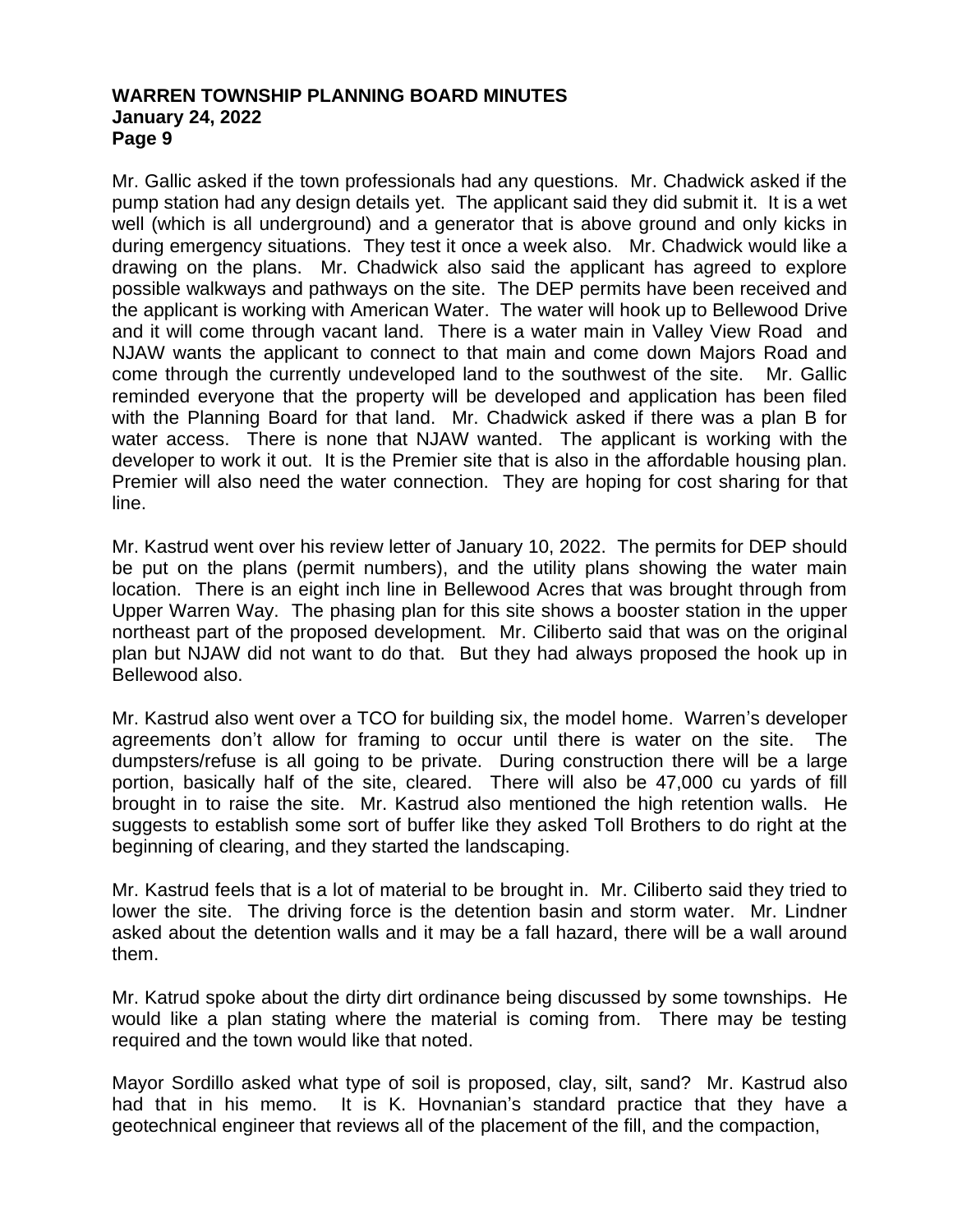and the backfill. Reports would be submitted to the township engineer department or construction. Mr. Kastrud also questioned the type of fill.

Mr. Kastrud mentioned that behind buildings, 5 and 6, which back to Emerson Lane, there is a bit of grading in the back, retaining walls are used in other portions of the site and perhaps could be used here also to minimize the amount of cut being done. It might leave more vegetation there. Mr. Ciliberto went over their plan and that the landscaper can discuss. Mr. Kastrud suggests more screening of the buildings.

Mr. Kastrud also mentioned that the culvert does go under Route 78 and it goes behind the homes on Old Smalleytown Road and goes into the Stony Brook, which then bends and goes down roughly along Stiles, down to the Watchung Lake.

Mr. Lindner asked about how the Stony Brook performs, does it hold water. Mr. Kastrud said it was one of three areas that got hit during Ida. Mr. Kastrud said the issue is whether the stormwater system on this site is designed appropriately in conformance with the standards. Mr. Kastrud and the DEP have reviewed it and it meets the water quality standards; and the quantity standards are met and are less than what gets there today. Technically everything on this site should get into the storm sewers, down into the detention basin, then get reduced, (water quality gets filtered also), then goes towards that culvert. There should not be changes to the Stony Brook.

There was discussion on how many 100-year storms are happening here in Warren. Mayor Sordillo said those maps are way out of date.

Mr. Gallic asked if any board members had questions for the applicant's engineer. Mr. Gallic opened the meeting to public for questions for engineering.

Mr. Robert Long from 2 Northridge Way came forward. He asked about plans for Emerson, any sidewalks. Currently there are no plans for Emerson. No sidewalks are proposed. Mr. Long asked if parking will be permitted. Mr. Gallic felt parking is allowed, or not prohibited. Mr. Long has concerns because it is a very rural road and this will bring a lot of traffic and he is concerned about the number of parking spaces and it will cause overflow on Emerson and Northridge Way. There is concern with dust and noise with construction and trucks. The township will have limits on hours of work and Somerset Union Soil Conservation will review the plans before construction begins.

Mr. Long still has great concerns on parking and doesn't like that the affordable units are sectioned off. Mr. Warner swore in Mr. Long due to testimony provided.

Ms. Deb Walling at 3 Northridge Way came forward and she has concerns. The garbage trucks now back into all of the rural roads. She is concerned with all the trucks and it just a Lane. Coming out of Emerson onto Hillcrest is dangerous also. There have been major accidents there and the main entrance will be there. There is a light proposed at Hillcrest Road and Emerson Lane. (The county is requiring it.)